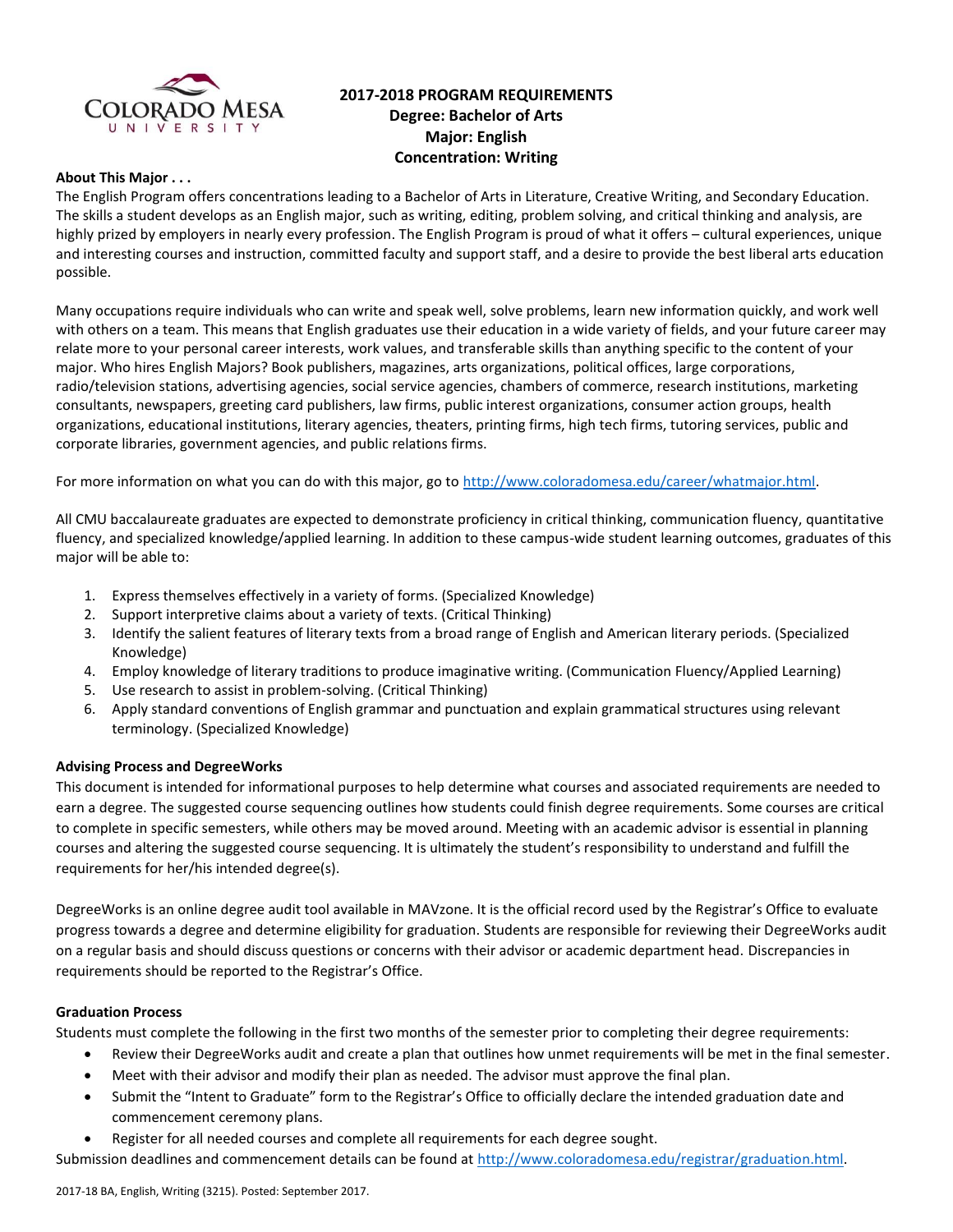If a student's petition for graduation is denied, it will be her/his responsibility to consult the Registrar's Office regarding next steps.

### **INSTITUTIONAL DEGREE REQUIREMENTS**

The following institutional degree requirements apply to all CMU baccalaureate degrees. Specific programs may have different requirements that must be met in addition to institutional requirements.

- 120 semester hours minimum.
- Students must complete a minimum of 30 of the last 60 hours of credit at CMU, with at least 15 semester hours in major discipline courses numbered 300 or higher.
- 40 upper division credits.
- 2.00 cumulative GPA or higher in all CMU coursework.
- A course may only be used to fulfill one requirement for each degree/certificate.
- No more than six semester hours of independent study courses can be used toward the degree.
- Non-traditional credit, such as advanced placement, credit by examination, credit for prior learning, cooperative education and internships, cannot exceed 30 semester credit hours for a baccalaureate degree; A maximum of 15 of the 30 credits may be for cooperative education, internships, and practica.
- Pre-collegiate courses (usually numbered below 100) cannot be used for graduation.
- Capstone exit assessment/projects (e.g., Major Field Achievement Test) requirements are identified under Program-Specific Degree Requirements.
- The Catalog Year determines which program sheet and degree requirements a student must fulfill in order to graduate. Visit with your advisor or academic department to determine which catalog year and program requirements you should follow.
- See "Requirements for Undergraduate Degrees and Certificates" in the catalog for a complete list of graduation requirements.

#### **PROGRAM-SPECIFIC DEGREE REQUIREMENTS**

- 2.0 cumulative GPA or higher in coursework toward the major content area.
- Must earn a grade of "C" or better in all foundation and major courses.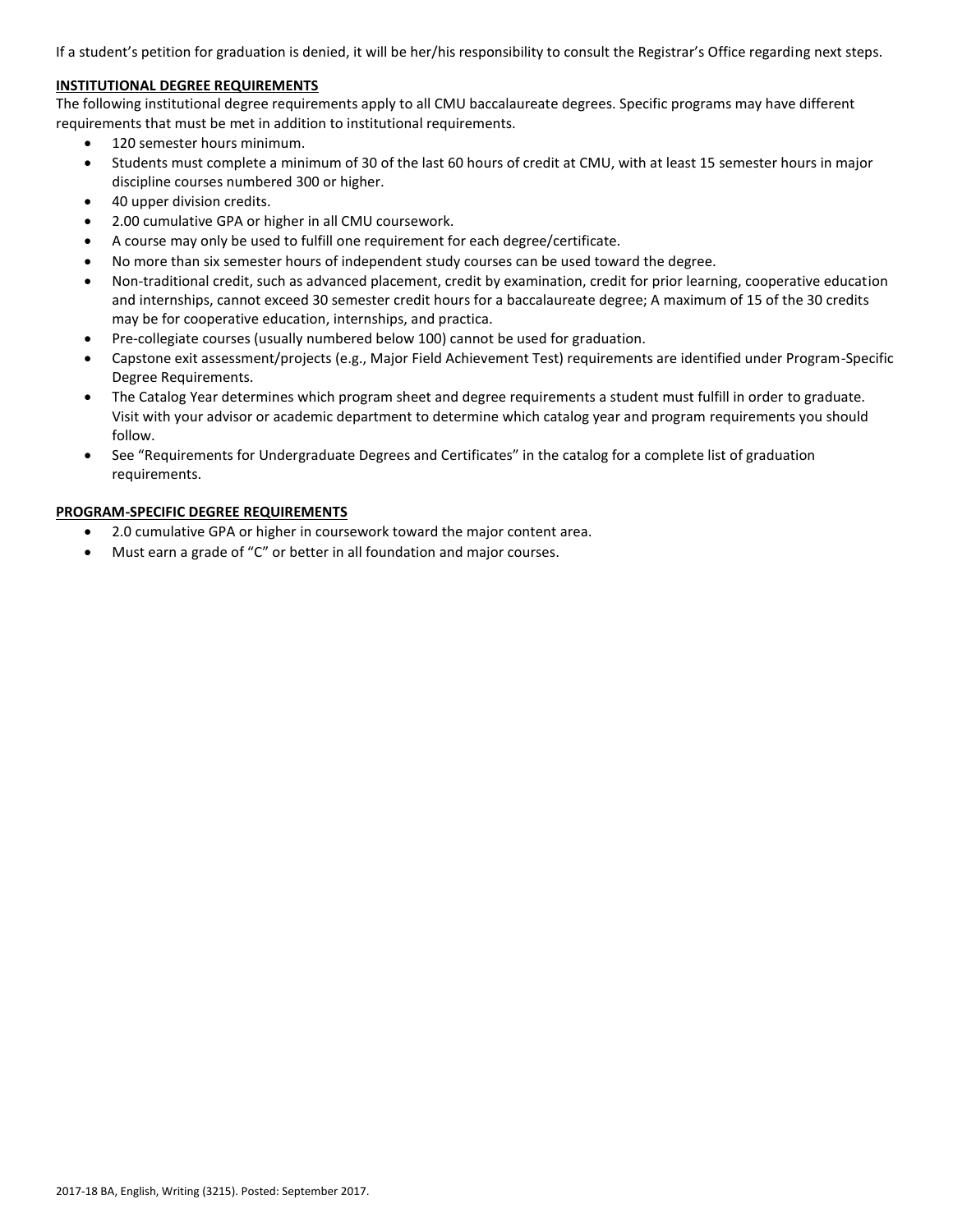### **ESSENTIAL LEARNING REQUIREMENTS** (31 semester hours)

See the current catalog for a list of courses that fulfill the requirements below. If a course is an Essential Learning option and a requirement for your major, you must use it to fulfill the major requirement and make a different selection for the Essential Learning requirement.

**English** (6 semester hours, must receive a grade of "C" or better and must be completed by the time the student has 60 semester hours.)

- ENGL 111 English Composition (3)
- ENGL 112 English Composition (3)

**Mathematics** (3 semester hours, must receive a grade of "C" or better, must be completed by the time the student has 60 semester hours.)

MATH 110 -College Mathematics (3) or higher

#### **Humanities** (3 semester hours)

 $\Box$  Select one Humanities course (3)

#### **Social and Behavioral Sciences** (6 semester hours)

- $\Box$  Select one Social and Behavioral Sciences course (3)
- $\Box$  Select one Social and Behavioral Sciences course (3)

### **Natural Sciences** (7 semester hours, one course must include a lab)

- $\square$  Select one Natural Sciences course (3)
- $\Box$  Select one Natural Sciences course with a lab (4)

### **History** (3 semester hours)

 $\Box$  Select one History course (3)

### **Fine Arts** (3 semester hours)

 $\Box$  Select one Fine Arts course (3)

#### **OTHER LOWER-DIVISION REQUIREMENTS**

**Wellness Requirement** (2 semester hours)

- $\Box$  KINE 100 Health and Wellness (1)
- $\Box$  Select one Activity course (1)

# **Essential Learning Capstone** (4 semester hours)

Essential Learning Capstone must be taken after completion of the Essential Learning English and Mathematics requirements, and when a student has earned between 45 and 75 hours.

- ESSL 290 Maverick Milestone (3)
- $\square$  ESSL 200 Essential Speech (1)

**FOUNDATION COURSES** (24 semester hours, must pass all courses with a grade of "C" or higher.)

- $\Box$  ENGL 210 Introduction to Literary Studies (3)
- $\square$  ENGL 250 Introduction to Creative Writing (3)
- $\square$  ENGL 254 Survey of English Literature I (3)
- $\square$  ENGL 255 Survey of English Literature II (3)
- $\Box$  ENGL 261 Survey of American Literature I (3)
- $\square$  ENGL 262 Survey of American Literature II (3)

Two consecutive classes in the same foreign language. FLAS 114 & 115 will NOT fulfill this requirement.

 \_\_\_\_\_\_\_\_\_\_\_\_\_\_\_\_\_\_\_\_\_\_\_\_\_\_\_\_\_\_\_\_\_\_\_\_\_\_\_\_\_\_\_\_\_\_\_\_\_\_\_\_\_\_\_\_\_\_\_\_  $\Box$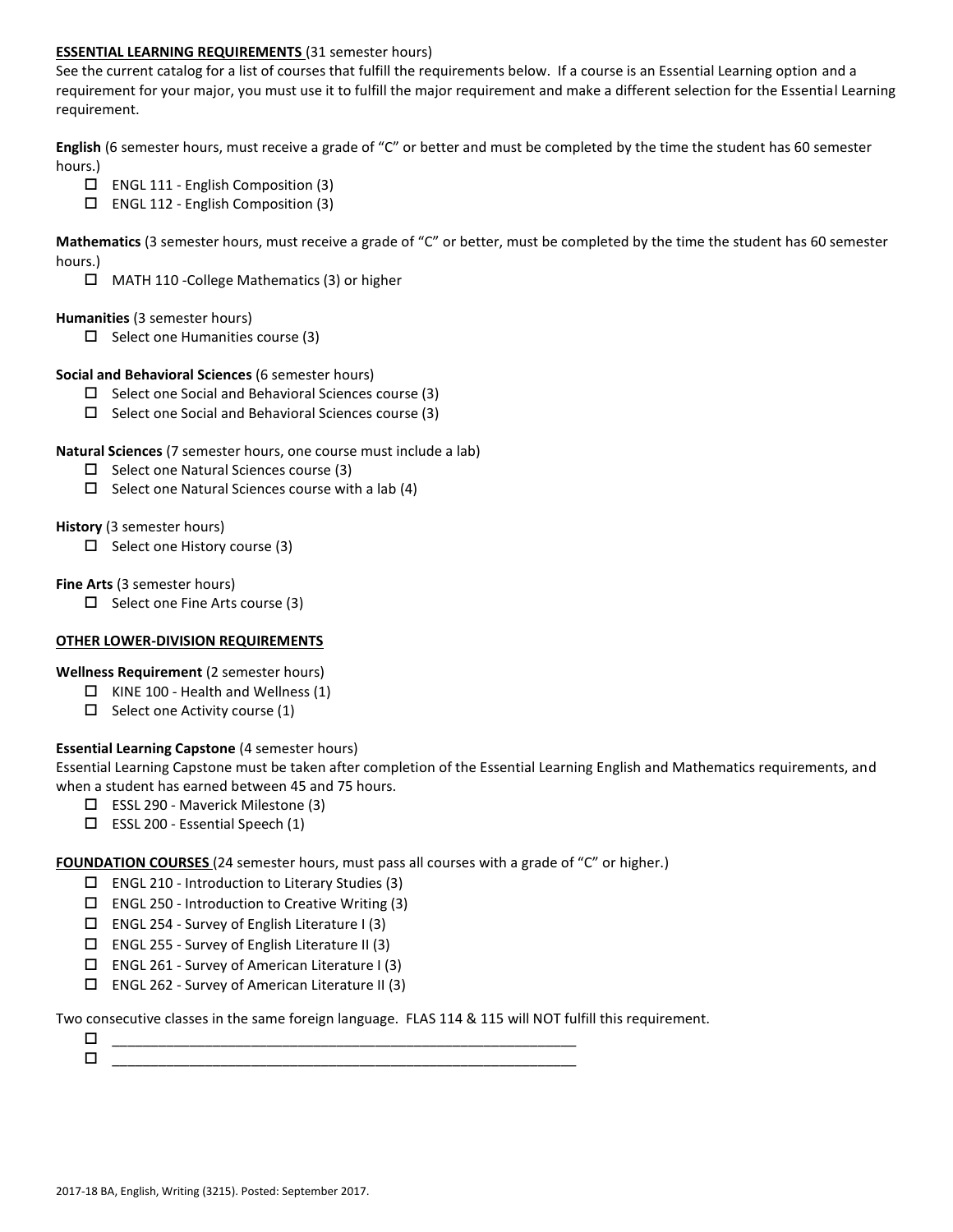#### **BACHELOR OF ARTS: ENGLISH, WRITING REQUIREMENTS** (30 semester hours, must pass all courses with a grade of "C" or higher.)

**English Core** (6 semester hours)

- $\Box$  ENGL 421 Introduction to Literary Theory and Criticism (3)
- $\square$  ENGL 494 Seminar in Literature (3)

ENGL 494 Seminar in Literature must be taken after 90 semester hours have been accumulated. A student may take the seminar in the junior year, but must take it again in the senior year. The junior-year class will count as an elective.

### **Required Concentration Courses** (9 semester hours)

- ENGL 386 Roots of Modern Rhetoric (3)
- $\square$  ENGL 492 Seminar in Writing (3)
- $\Box$  One of the following courses: ENGL 440 - History of the English Language (3) ENGL 451 - Understanding and Using English Grammar (3)

#### **Literary Backgrounds** (6 semester hours)

- Early Literature One of the following courses:
	- ENGL 301 Classical Greek and Latin Literature (3)
	- ENGL 311 English Medieval Literature (3)
	- ENGL 313 English Renaissance Literature (3)
	- ENGL 335 The Bible as Literature (3)
	- ENGL 355 Shakespeare (3)
	- ENGL 470 18th Century British Literature (3)

$$
\Box\hspace{1cm} \Box\hspace{1cm}
$$

Later Literature - One of the following courses:

```
ENGL 314 - American Literature to 1830 (3)
ENGL 315 - American Literature 1830-1870 (3)
ENGL 316 - American Literature 1870-1900 (3)
ENGL 330 - Women in World Thought and Literature (3) 
ENGL 435 - American Literature 1900-1945 (3)
ENGL 436 - American Literature 1945-Present (3)
ENGL 438 - Ethnic Experiences in U.S. Literature (3)
ENGL 471 - British Romanticism (3)
ENGL 475 - Victorian Literature (3)
ENGL 478 - 20th Century British Literature (3)
     _________________________________________________________
```
#### **Writing Concentration Electives** (9 semester hours)

9 semester hours from the following courses:

```
ENGL 380 - Memoir and Creative Non-Fiction (3)
ENGL 381 - Creative Writing: Fiction (3)
ENGL 382 - Creative Writing: Crafting Fiction (3)
ENGL 383 - Creative Writing: Poetry (3)
ENGL 384 - Art of the Essay (3)
ENGL 385 - Technical and Professional Writing (3)
ENGL 388 - Creative Writing: Crafting Poetry (3)
ENGL 396 (when applicable) - Topics (1-3)
ENGL 496 (when applicable) - Topics (1-3)
 ____________________________________________________________
 ____________________________________________________________
 ____________________________________________________________
```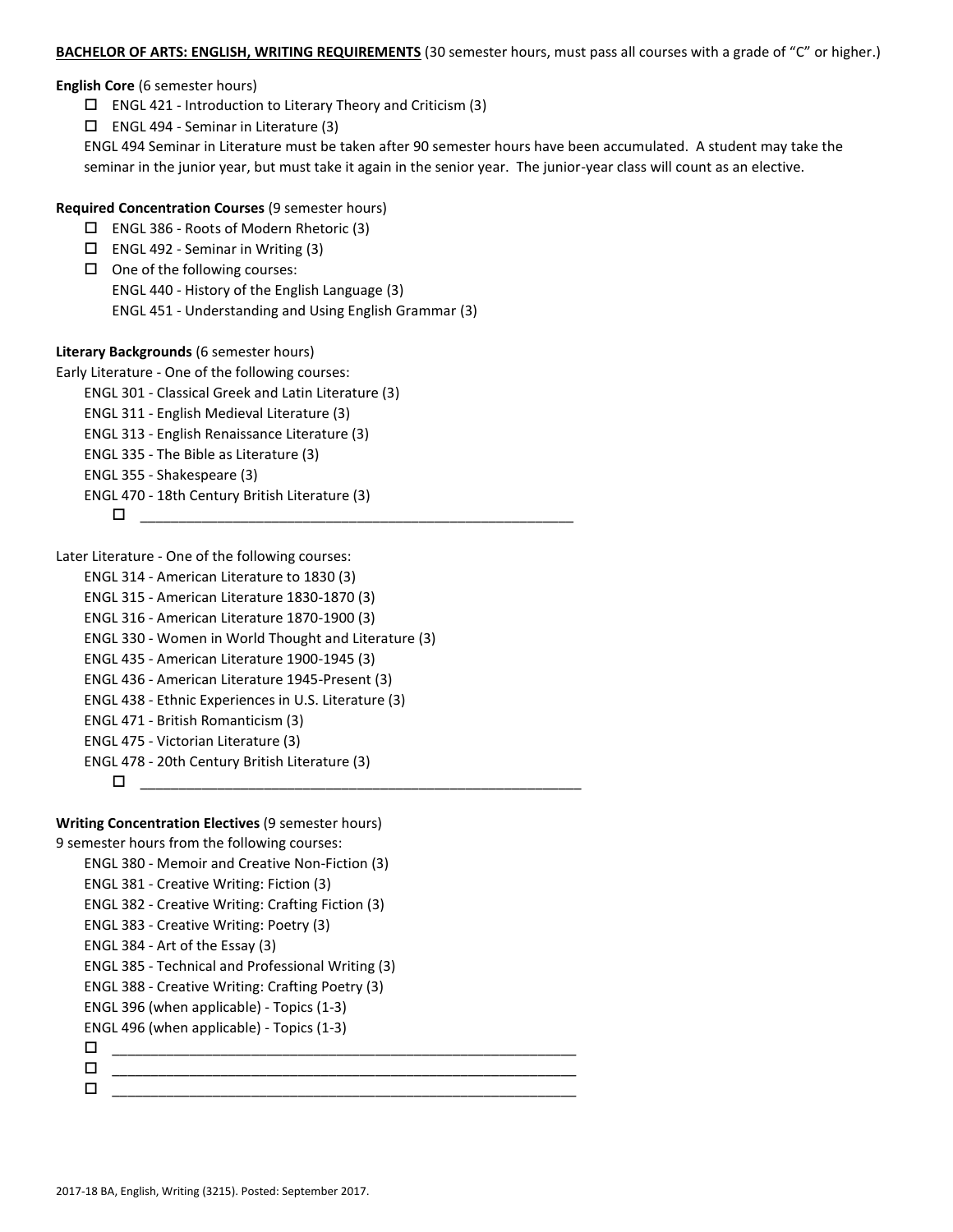**GENERAL ELECTIVES** (All college level courses appearing on your final transcript, not listed above that will bring your total semester hours to 120 hours, including 40 upper division hours. 29 semester hours; 10 hours of upper division may be needed.)

| □      |                                                                                                                      |  |
|--------|----------------------------------------------------------------------------------------------------------------------|--|
| □      |                                                                                                                      |  |
| □      |                                                                                                                      |  |
| □      | <u> 1989 - Jan James James James James James James James James James James James James James James James James J</u> |  |
| $\Box$ |                                                                                                                      |  |
| □      |                                                                                                                      |  |
| □      |                                                                                                                      |  |
| □      |                                                                                                                      |  |
| □      |                                                                                                                      |  |
| $\Box$ |                                                                                                                      |  |
| □      |                                                                                                                      |  |
| □      |                                                                                                                      |  |
|        |                                                                                                                      |  |